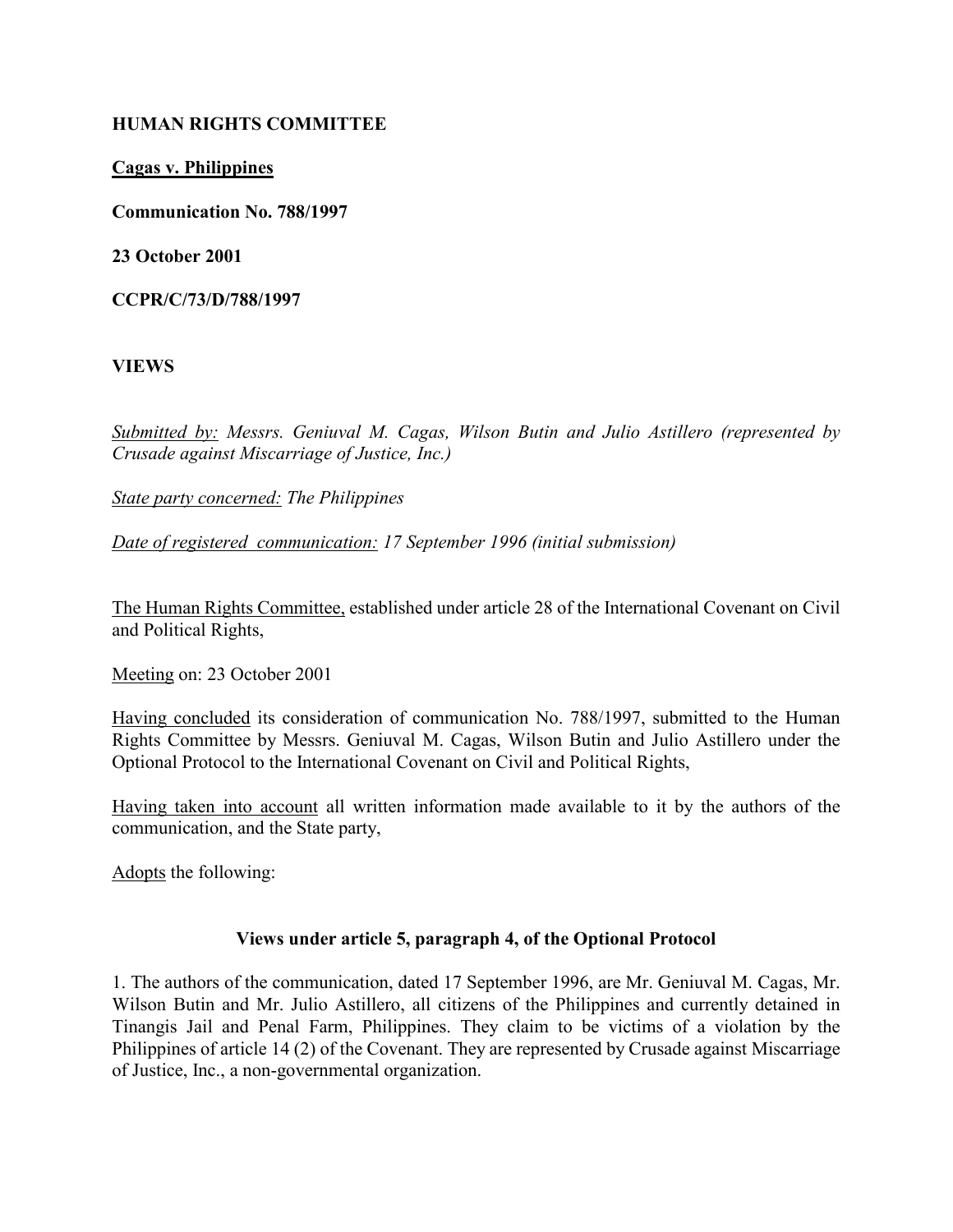#### The facts as presented by the authors

2.1 On 23 June 1992, the police of Libmanan, Camarines Sur, Philippines, found the bodies of six women in the house of Dr. Dolores Arevalo, one of the victims. Their hands had been bound and their heads smashed.

2.2 Although there was no eyewitness to the actual killings, a neighbour, Mr. Publio Rili, claims to have seen four men entering the house of Dr. Arevalo during the evening of 22 June 1992. Mr. Rili later identified the three authors as being among the individuals he saw on the evening in question. Soon after the four men entered the house, the same witness heard "thudding sounds" emanating from the house of Dr. Arevalo. He then saw a car driving away from the premises.

2.3 During the same night, a policeman saw the car in question and wrote down its number plate. The investigation later revealed that the number plate was that of a car owned by Mr. Cagas. The two other co-accused and authors are Mr. Cagas' employees.

2.4 According to the investigation, Mr. Cagas was a supplier of medicines in a hospital where Dr. Arevalo was appointed Chief of Hospital sometime before the incident. It was also reported that Dr. Arevalo refused to purchase medical supplies from Mr. Cagas.

2.5 The prosecution submitted to the Court a certified copy of a telegram that had allegedly been sent by Mr. Cagas to Dr. Arevalo's husband, asking him to tell his wife, Dr. Arevalo, not to ask for rebates in medical supplies any longer.

2.6 The authors were arrested on 26, 29 and 30 June 1992, on suspicion of murder (the so-called Libmanan massacre). They claim that they are innocent.

2.7 On 14 August 1992, the authors appeared in Court and were ordered detained until the trial. On 11 November 1992, the authors filed a petition for bail and on 1 December 1992, they filed a motion to quash the arrest warrants. On 22 October 1993, the regional Trial Court refused to grant bail. On 12 October 1994, the Court of Appeals in Manila confirmed the Trial Court Order of 22 October 1993. A motion for reconsideration of the Court of Appeals' decision was dismissed on 20 February 1995. On 21 August 1995, the Supreme Court dismissed the authors' appeal against the Court of Appeals' decision.

2.8 On 5 June 1996, Mr. Cagas sent a letter on behalf of the authors to the Court Administrator of the Supreme Court, submitting additional facts in support of their claim that their right to bail had been wrongly denied.

2.9 On 26 July 1996, the Court Administrator replied to the authors that they were no longer entitled to raise issues that were not raised before the Supreme Court.

2.10 In a further submission of 29 May 19989, the authors allege that on 24 and 25 March 1997, one of them, Mr. Julio Astillero had been subjected to "alcohol torture or treatment"<sup>1</sup> by prison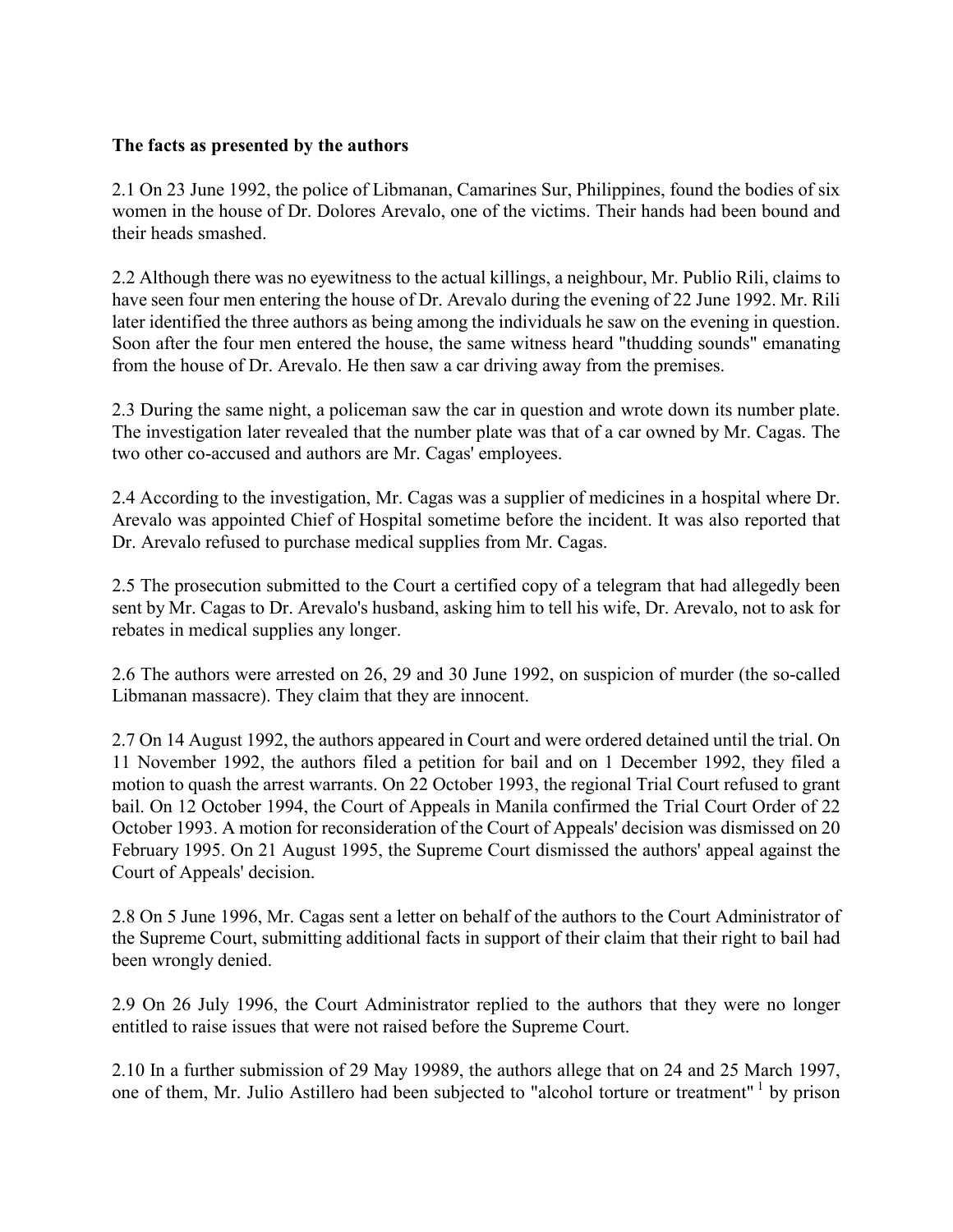guards with the purpose to force him to become a "State witness". The alleged ill-treatment had been reported to Judge Martin Badong, the then presiding judge of the regional trial court, but the latter took no action in this respect.

# The complaint

3.1 The authors alleged a violation of article 14 (2) of the Covenant. They claim that the order for pre-trial detention is based solely on circumstantial evidence, which is not sufficient to justify a denial of bail and that this order has not been properly reviewed by higher courts, which have refused to reconsider the facts as they were assessed by the trial judge.

3.2 The authors claim that, by rejecting their claim on 26 July 1996, the Court Administrator relied on a technicality rather than on the substance of the law, while the issue was related to fundamental constitutional rights.

3.3 The authors note that while the presumption of innocence is a principle embodied in the Philippine Constitution, accused who are denied bail are denied their right to presumption of innocence. They further contend that a denial of bail deprives them of adequate time and facilities to prepare their defence properly, which constitutes a breach of the principle of due process.

3.4 Although not expressly invoked by the authors, the facts as submitted raise issues under articles 9 (3) and 14 (3) of the Covenant in relation to the time that the authors have spent in pre-trial detention, and under articles 7 and 10 of the Covenant in relation to the alleged ill-treatment to which Mr. Julio Astillero was allegedly subjected on 24 and 25 March 1997.

## Observations by the State party

4.1 In a submission dated 16 March 1998, the State party transmitted its observations on the merits of the case.

4.2 Emphasizing that the right to due process of law is the cornerstone of criminal prosecution in its jurisdiction, the State party considers that this principle is complied with as long as an accused has been heard by a competent court, prosecuted under the orderly process of law, and punished only after a judgement has been handed down in conformity with constitutional law.

4.3 The State party also points out that the right to bail can be denied whenever the charges are related to an offence punishable by "perpetual reclusion" and when the evidence is strong, an assessment that is left to the judge's discretion.

4.4 In the present case, the State party is of the opinion that the authors, although they were denied bail, have not been denied the right to be presumed innocent, because only a full trial on the merits would allow to declare them guilty beyond reasonable doubt.

4.5 Moreover, the State party considers that, although pre-trial detention is a situation in which the authors might lack adequate time and facilities to prepare their defence, the principle of such a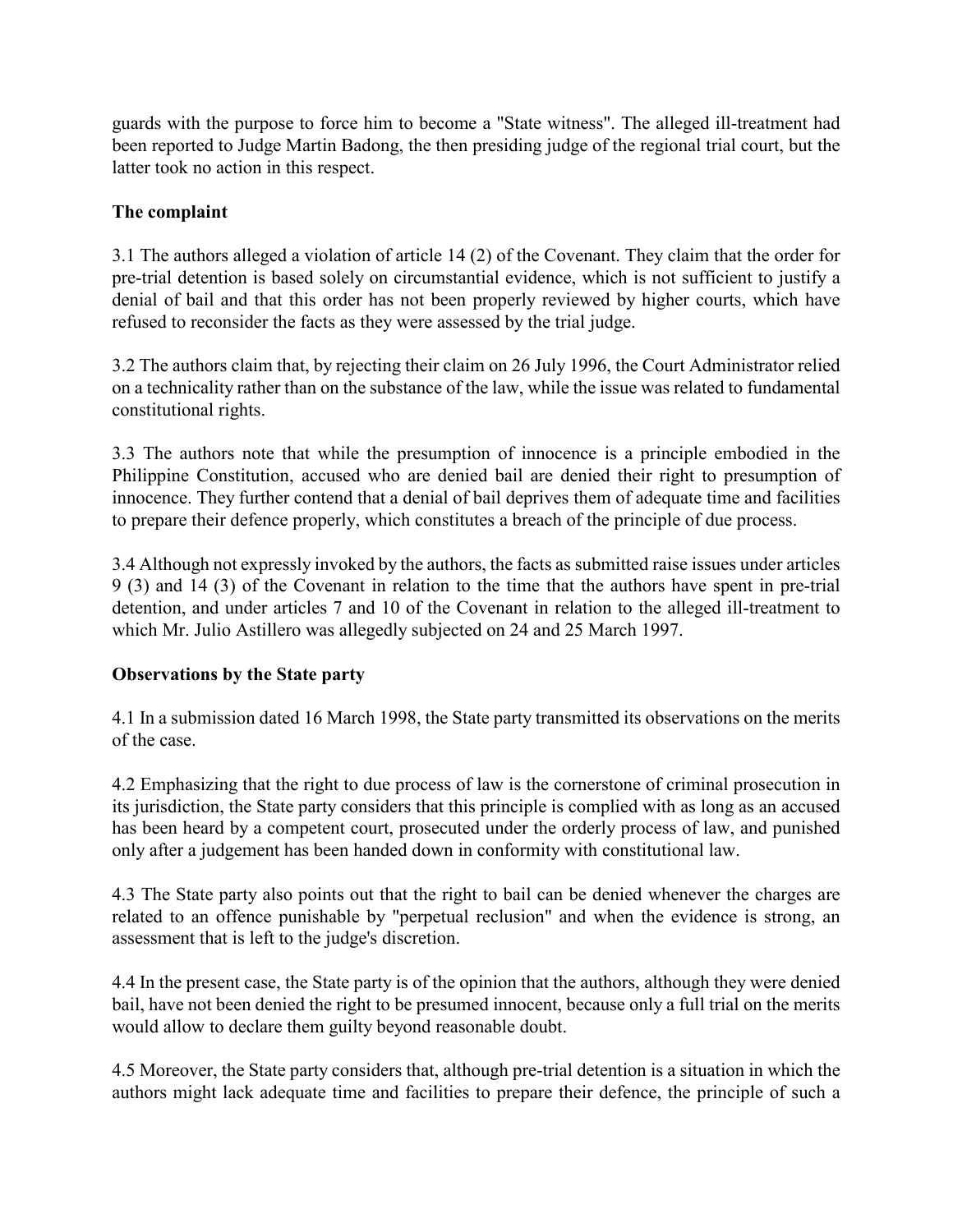detention does not detract from the essence of due process of law as long as the elements of due process referred to in paragraph 4.2 are present.

4.6 The State party emphasizes that Mr. Cagas had admitted in his letter of 5 June 1996 to the Court Administrator that "the defect noted in the Order of [22 October 1993] was never raised in the certiorari that reached the Court of Appeals and the Supreme Court" and that Mr. Cagas admitted to have directly addressed his grievance to the Court Administrator. The State party notes in this respect that the Office of the Court Administrator is under the authority of the Supreme Court and is not in any manner involved in the adjudication of cases; it therefore lacks the competence to review decisions taken by the Supreme Court. The State party further indicates that the authors were duly represented by a prominent human rights attorney.

## Comments by the authors

5.1 In a letter dated 29 May 1998, the authors submitted their comments on the observations of the State party.

5.2 The authors reiterate their claim that when bail is denied, the constitutional right of an accused to be presumed innocent is substantially impaired. Moreover, when an accused is detained before the trial, he lacks adequate time and facilities for the preparation of his defence, which eventually leads to the loss of substantive due process.

5.3 As a general rule, bail may be granted in all criminal proceedings. The only exception to this rule is when an accused is charged with a capital offence carrying a severe penalty and, most importantly, when the evidence against the accused is strong. This also requires that any exception to the right to bail must be adequately justified in the decision.

5.4 In the present case, the authors are of the opinion that the justification for the denial of bail is absent from the Order of the Trial Court of 22 October 1993. Moreover, they suggest that the requirement of strong evidence was not satisfied. In this regard, the authors note that the prosecution merely showed that they were suspects who might have committed the crime, basing their findings on circumstantial evidence. The authors consider that, in the absence of an eyewitness who saw the actual murders, circumstantial evidence presented in the case is not sufficient to prove that the authors were the perpetrators of the crime.

5.5 The authors also note that both the Court of Appeals and the Supreme Court have limited their consideration on a procedural aspect of the case, considering that the assessment of facts was at the trial judge's discretion, and have not addressed the issue of the right to bail by assessing the constitutional requirement of strong evidence to deny bail. The authors have thereafter raised this issue with the Court Administrator, claiming that the latter has the power and duty to call the attention of trial judges when a travesty of justice is manifestly occurring within his jurisdiction.

5.6 In order to enable the Committee to take its decision in the light of all appropriate information, the authors also draw the attention of the Committee on the following latest developments: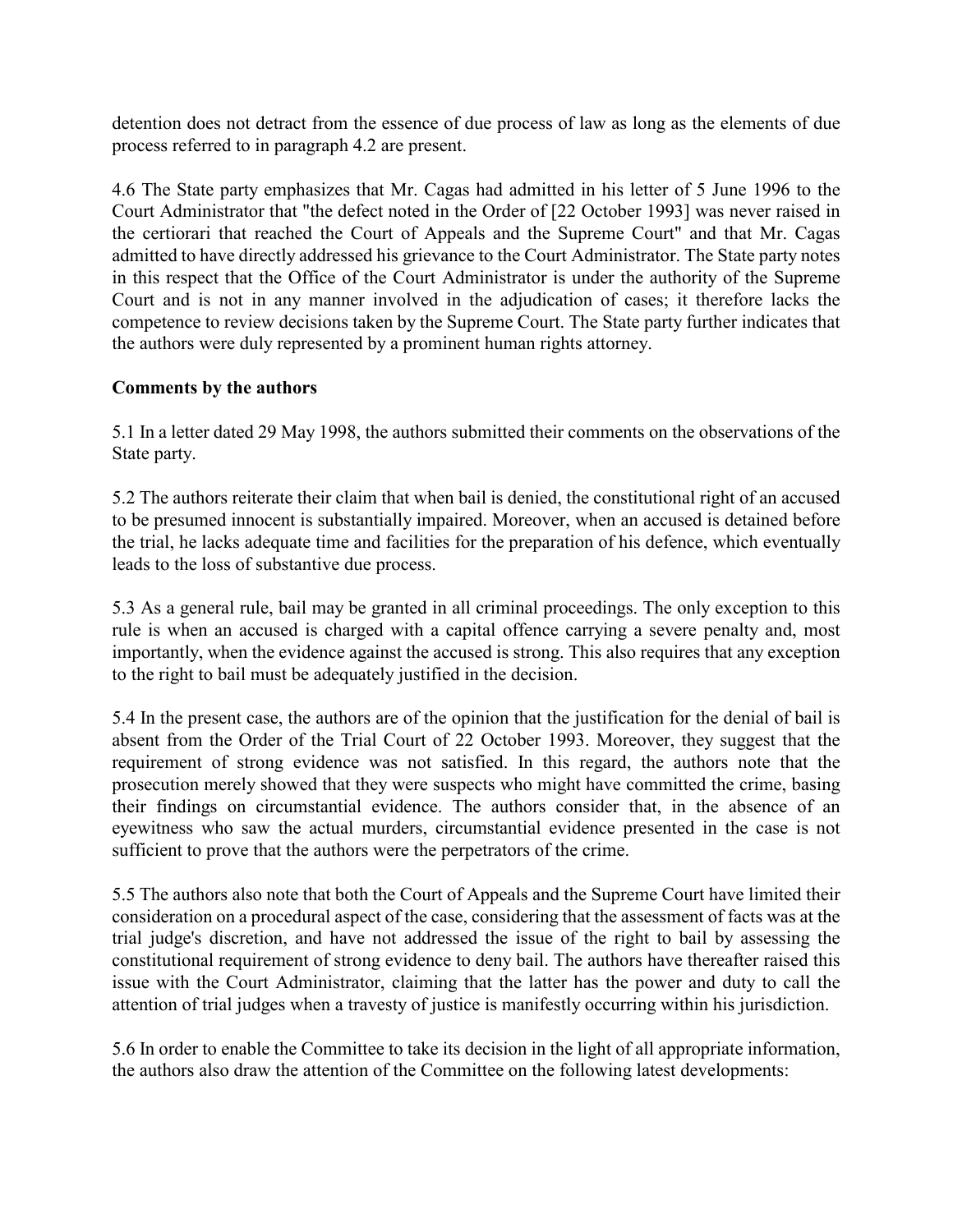- A motion for reinvestigation was denied on 20 May 1998.

- The original telegram allegedly sent by Mr. Cagas to Mrs. Arevalo's husband and primarily used by the prosecution to establish the motive for the crime was never produced and is apparently lost. The authors provide certificates according to which the original of this document cannot be found.

#### Further observations by the State party

6. The preceding comments were submitted to the State party on 30 October 1998. On 20 September 2000, another letter was sent to the State party inviting it to submit its observations on the merits of the case. By a note verbale of 2 October 2000, the State party informed the Committee that it did not wish to make any further comments on the case and referred to its previous submission of 16 March 1998.

#### Issues and proceedings before the Committee

7.1 Before considering any claim contained in a communication, the Human Rights Committee must, in accordance with rule 87 of its Rules of Procedure, decide whether or not the complaint is admissible under the Optional Protocol to the Covenant.

7.2 Noting that the State party has not raised any objections to the admissibility of the communication, that the authors have exhausted all available domestic remedies and that the same matter is not being examined under another procedure of international investigation or settlement, the Committee declares the communication admissible.

7.3 With regard to the allegation of violation of article 14 (2), on account of the denial of bail, the Committee finds that this denial did not a priori affect the right of the authors to be presumed innocent. Nevertheless, the Committee is of the opinion that the excessive period of preventive detention, exceeding nine years, does affect the right to be presumed innocent and therefore reveals a violation of article 14 (2).

7.4 With regard to the issues raised under articles 9 (3) and 14 (3) of the Covenant, the Committee notes that, at the time of the submission of the communication, the authors had been detained for a period of more than four years, and had not yet been tried. The Committee further notes that, at the time of the adoption of the Committee's Views, the authors appear to have been detained without trial for a period in excess of nine years, which would seriously affect the fairness of the trial. Recalling its General Comment 8 according to which "pre-trial detention should be an exception and as short as possible, and noting that the State party has not provided any explanation justifying such a long delay, the Committee considers that the period of pre-trial detention constitutes in the present case an unreasonable delay. The Committee therefore concludes that the facts before it reveal a violation of articles 9 (3) of the Covenant. Furthermore, recalling the State party's obligation to ensure that an accused person be tried without undue delay, the Committee finds that the facts before it also reveal a violation of article 14 (3) (c) of the Covenant.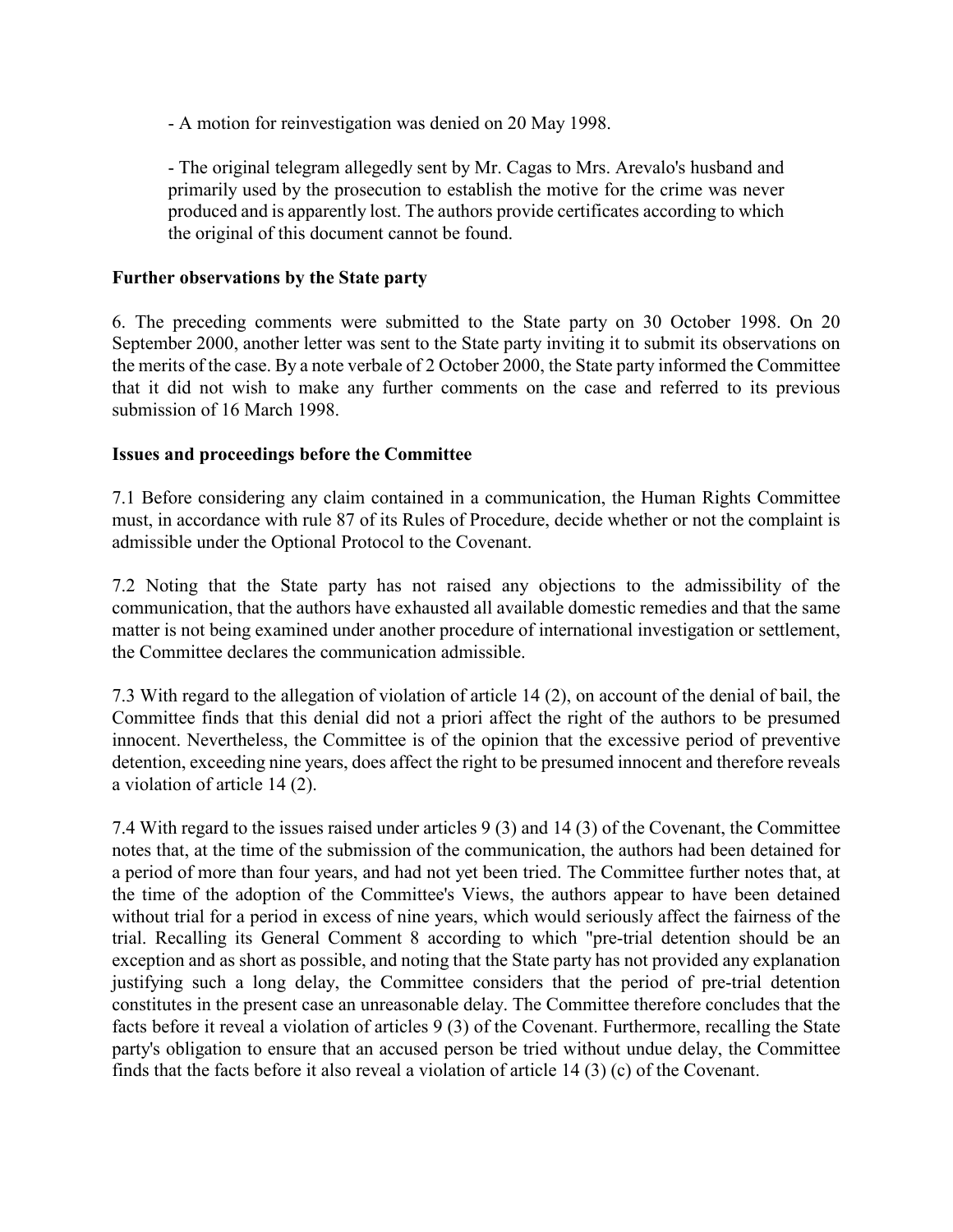7.5 With regard to the allegations of ill-treatment suffered by Mr. Julio Astillero, the Committee notes that the allegations are very general in nature, and fail to describe the nature of the acts which were allegedly carried out. Thus, while the State party did not respond to the Committee's invitation to comment on the authors' submission of 29 May 1998, the Committee is of the opinion that the authors have not sufficiently substantiated that the rights of Mr. Astillero under articles 7 and 10 of the Covenant were violated.

8. The Human Rights Committee, acting under article 5, paragraph 4, of the Optional Protocol to the International Covenant on Civil and Political Rights, is of the view that the facts before it disclose a violation of articles 9 (3), 14 (2) and 14 (3) (c) of the Covenant.

9. In accordance with article 2, paragraph 3 (a), of the Covenant, the State party is under an obligation to provide the authors with an effective remedy, which shall entail adequate compensation for the time they have spent unlawfully in detention. The State party is also under an obligation to ensure that the authors be tried promptly with all the guarantees set forth in article 14 or, if this is not possible, released.

10. Bearing in mind that, by becoming a State party to the Optional Protocol, the State party has recognized the competence of the Committee to determine whether there has been a violation of the Covenant or not and that, pursuant to article 2 of the Covenant, the State party has undertaken to ensure to all individuals within its territory and subject to its jurisdiction the rights recognized in the Covenant to provide an effective and enforceable remedy in case a violation has been established, the Committee wishes to receive from the State party, within 90 days, information about the measures taken to give effect to its Views.

 $\_$ 

## Appendices

# Individual opinion by Committee members Ms. Cecilia Medina Quiroga and Mr. Rafael

<sup>\*</sup> The following members of the Committee participated in the examination of the present communication: Mr. Abdelfattah Amor, Mr. Nisuke Ando, Ms. Christine Chanet, Mr. Louis Henkin, Mr. Ahmed Tawfik Khalil, Mr. Eckart Klein, Mr. David Kretzmer, Ms. Cecilia Medina Quiroga, Mr. Rafael Rivas Posada, Sir Nigel Rodley, Mr. Martin Scheinin, Mr. Ivan Shearer, Mr. Hipólito Solari Yrigoyen and Mr. Maxwell Yalden.

The text of two individual opinions signed by three Committee members: Ms. Cecilia Medina Quiroga, Mr. Rafael Rivas Posada and Mr. Hipólito Solari Yrigoyen, are appended to the present document.

<sup>[</sup>Adopted in English, French and Spanish, the English text being the original version. Subsequently to be issued in Arabic, Chinese and Russian as part of the Committee's annual report to the General Assembly.]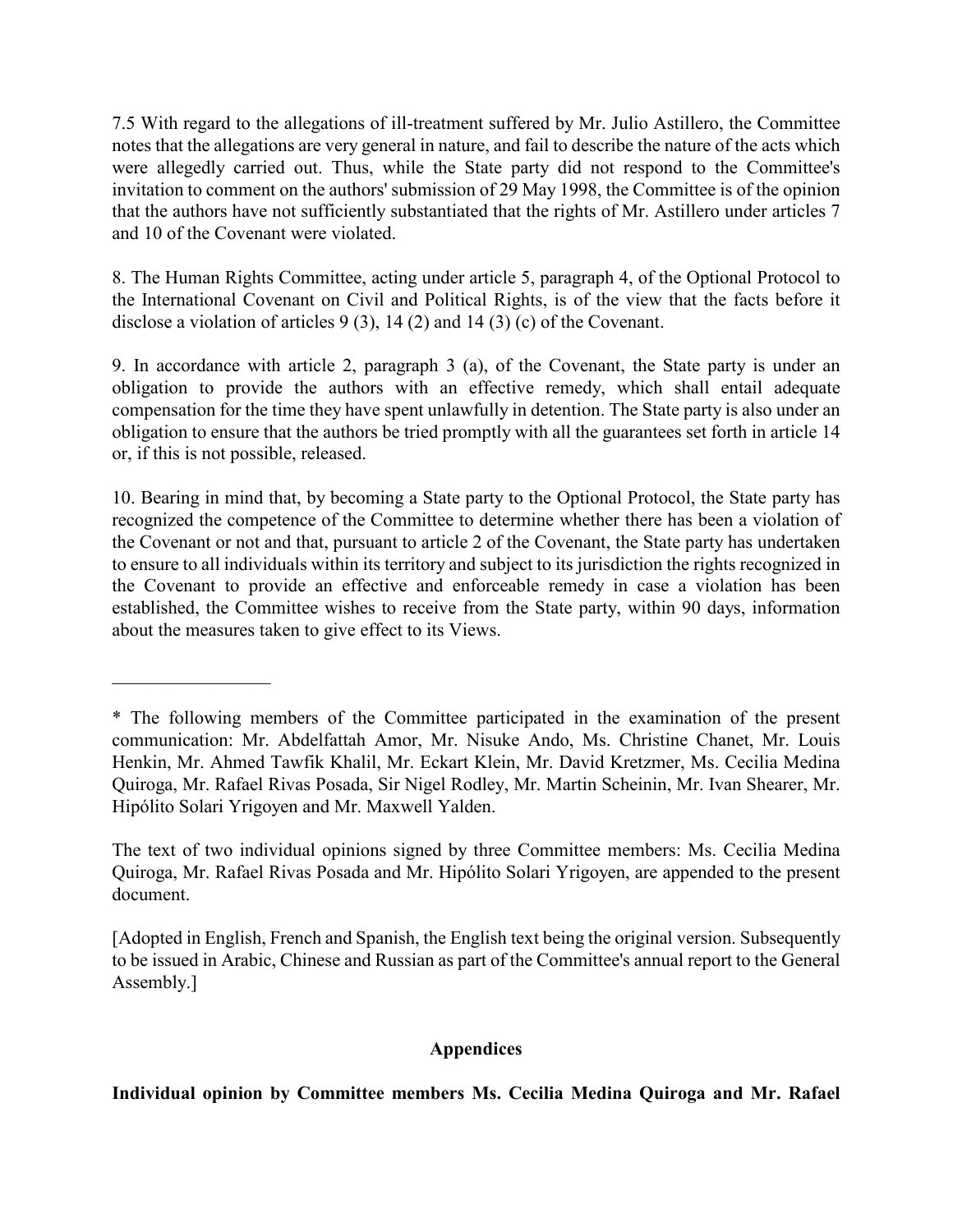#### Rivas Posada (dissenting)

In this case, the Committee has decided that the Philippines violated, to the detriment of Mr. Cagas, Mr. Butin and Mr. Astillero, articles 9 (3), 14 (2) and 14 (3) of the International Covenant on Civil and Political Rights. In this respect I concur with the majority vote, but I dissent from that vote in that I believe that the Committee should also have found that the State had violated article 14 (1) of the Covenant. I explain my reasons below:

(a) In the file before the Committee there is no indication that the three authors of the communication have been tried and have been convicted and sentenced to a custodial penalty. It may therefore be presumed that they have been deprived of their liberty for a period of nine years without a trial and without a conviction, since it was the responsibility of the State to inform the Committee about this matter, and this has not so far been done. This is a clear violation of articles 9 (3) and 14 (3) of the Covenant. It should be noted that such a lengthy deprivation of liberty can only be considered as equivalent to the serving of a sentence, in this case without a conviction to back it up. This, in my opinion, calls into question the State party's compliance with the provisions of article 9 (1) of the Covenant, which prohibits arbitrary detention.

(b) The fact that for so many years no trial has been held, apart from constituting a violation of article 14 (3), inevitably jeopardizes the production of evidence. This vitiates any trial of the authors that may possibly be held. Thus, for example, the possibility that the judgement may be based on statements by witnesses, made many years after the events occurred, places the accused in a situation of defencelessness, contrary to the guarantees granted by the Covenant. It is not possible for a trial for homicide or murder, whichever the case may be, held nine or more years after the events to be a "fair trial" in the terms established by article 14 (1).

(c) Lastly, through having allowed time to pass without providing the accused with due process as laid down by the Covenant, the State has not only violated article 14 (1) by omission, but has placed itself in a position where it will be impossible for it to comply with the Covenant in the future. Consequently, and in addition, I cannot agree with paragraph 9 of the Views of the majority. I consider that, in the present case, it is incumbent on the State to release the detainees immediately. Obviously, there is a State interest in criminal prosecution, but this prosecution can be carried out only within the limits permitted by international law. If the organs of criminal justice in a State are ineffective, the State must solve the problem in a manner other than that of infringing the guarantees of the accused.

(Signed): Cecilia Medina Quiroga (Signed): Rafael Rivas Posada

# Individual opinion of Committee member Mr. Hipólito Solari Yrigoyen (dissenting)

I base my dissenting vote, rejecting the majority vote concerning the violation of Covenant articles 7 and 10 suffered by the author Mr. Julio Astillero, on the following considerations: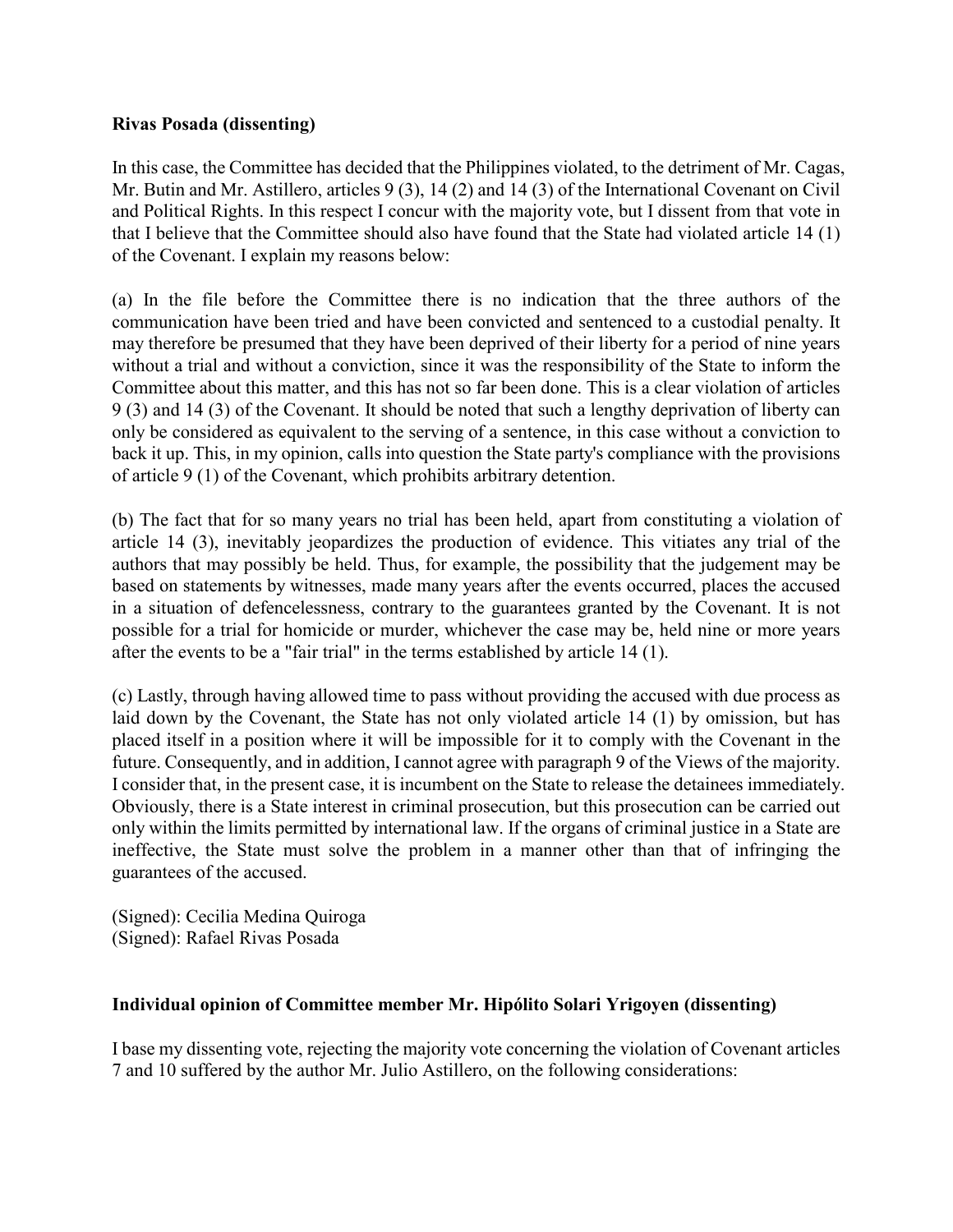In a communication of 29 May 1998, the authors stated that one of their number, Julio Astillero, had been subjected to torture on two occasions, on 24 and 25 March 1997. They called the kind of torture which he suffered "alcohol treatment" and named the principal perpetrator of this treatment as Marlon Argarin, who at that time was working as a prison guard at Tinangis Jail - Penal Farm in Pili, Camarines Sur region (Philippines), where they were being held. They further stated that the guard Argarin later became Chief of Security of the Operations Service and that in the practice of torture he enjoyed the complicity of other guards in the same prison where the events in question occurred. They also complained that the purpose of the torture inflicted on prisoner Astillero was to force him to become a "State witness".

In addition, the authors stated that a complaint concerning all these events was made before Judge Martín Badong, the President of the Court of First Instance, Branch 33, Pili, Camarines Sur region, who, according to them, took no action to investigate the complaint.

Although the authors did not explain what the so-called "alcohol treatment" consisted of, there is no doubt, in view of the complaint's terminology, which is consistent with the text of article 7 of the Covenant, that what was involved was torture or cruel, inhuman or degrading treatment or punishment, to which no one may be subjected. Since prisoner Astillero was deprived of his liberty and subjected to torture, he was not treated humanely or with the respect inherently due to the human individual.

The complaint about violation of articles 7 and 10 of the Covenant was fully substantiated by the following details:

- (a) Dates on which the torture occurred;
- (b) Place in which torture was perpetrated;
- (c) Name of the alleged torturer;
- (d) His job at the time of the torture;
- (e) The post he later occupied;
- (f) Existence of other accomplices;
- (g) Jobs of the alleged accomplices;
- (h) Specific reference to the complaint lodged about the torture;
- (i) Name of the judge who received the complaint;
- (j) Title of the judge;
- (k) Precise identification of the court with which the complaint was lodged.

All these comments by the authors, linked to the complaint of torture, together with other types of comments, were brought to the attention of the State party on 30 October 1998. The State party remained silent in the face of these comments, a fact which, as the Committee has declared on other occasions, constitutes a lack of cooperation through non-compliance with its obligation under article 4 (2) of the Optional Protocol to submit to the Committee written explanations or statements clarifying the matter and the remedy, if any, that may have been taken by that State.

The State party's lack of cooperation was, moreover, repeated when, in reply to a further request by the Committee of 20 September 2000, in a note verbale it again stated that it wished to make no